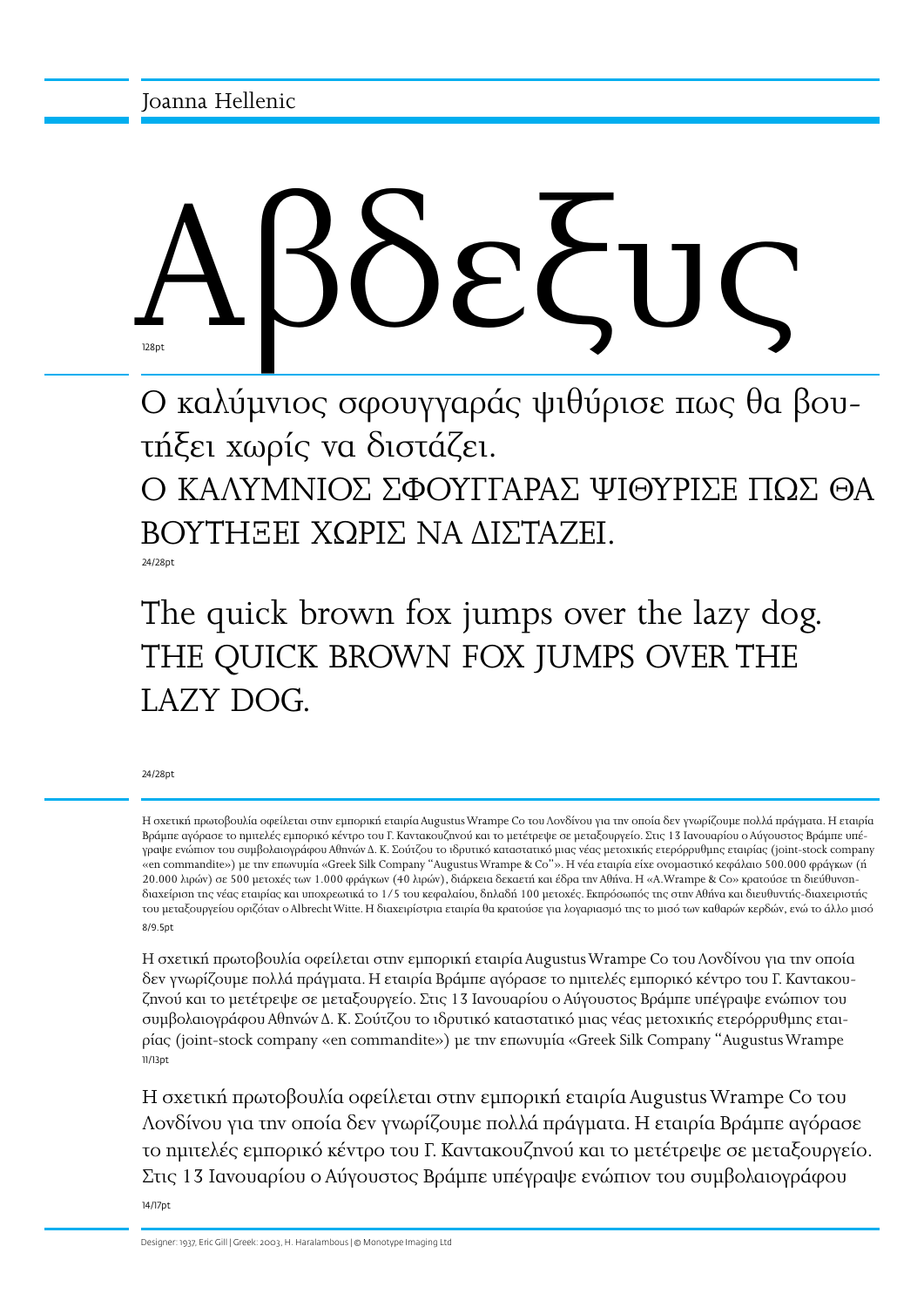

## Just keep examining every low bid quoted for zinc etchings. JUST KEEP EXAMINING EVERY LOW BID QUOTED FOR ZINC ETCHINGS.

24/28pt

8/9.5pt Discovered 13 years ago, and officially added to the periodic table just weeks ago, element 112 finally has a name. It will be called «copernicium», with the symbol Cp, in honour of the astronomer Nicolaus Copernicus. Copernicus deduced that the planets revolved around the Sun, and finally refuted the belief that the Earth was the centre of the Universe. The team of scientists who discovered the element chose the name to honour the man who «changed our world view». The International Union of Pure and Applied Chemistry (IUPAC) will officially endorse the new element's name in six months' time in order to give the scientific community «time to discuss the suggestion». Scientists from the Centre for Heavy Ion Research in Germany, led by Professor Sigurd Hofmann, discovered copernicium in fusion experiments in 1996. «After IUPAC officially recognised our discovery, we agreed on proposing the name (because) we would like to honour an outstanding scientist,» said Professor Hofmann. Copernicus was born 1473 in Torun, Poland. His finding

11/13pt Discovered 13 years ago, and officially added to the periodic table just weeks ago, element 112 finally has a name. It will be called «copernicium», with the symbol Cp, in honour of the astronomer Nicolaus Copernicus. Copernicus deduced that the planets revolved around the Sun, and finally refuted the belief that the Earth was the centre of the Universe. The team of scientists who discovered the element chose the name to honour the man who «changed our world view». The International Union of Pure and Applied Chemistry (IUPAC) will of-

14/17pt Discovered 13 years ago, and officially added to the periodic table just weeks ago, element 112 finally has a name. It will be called «copernicium», with the symbol Cp, in honour of the astronomer Nicolaus Copernicus. Copernicus deduced that the planets revolved around the Sun, and finally refuted the belief that the Earth was the cen-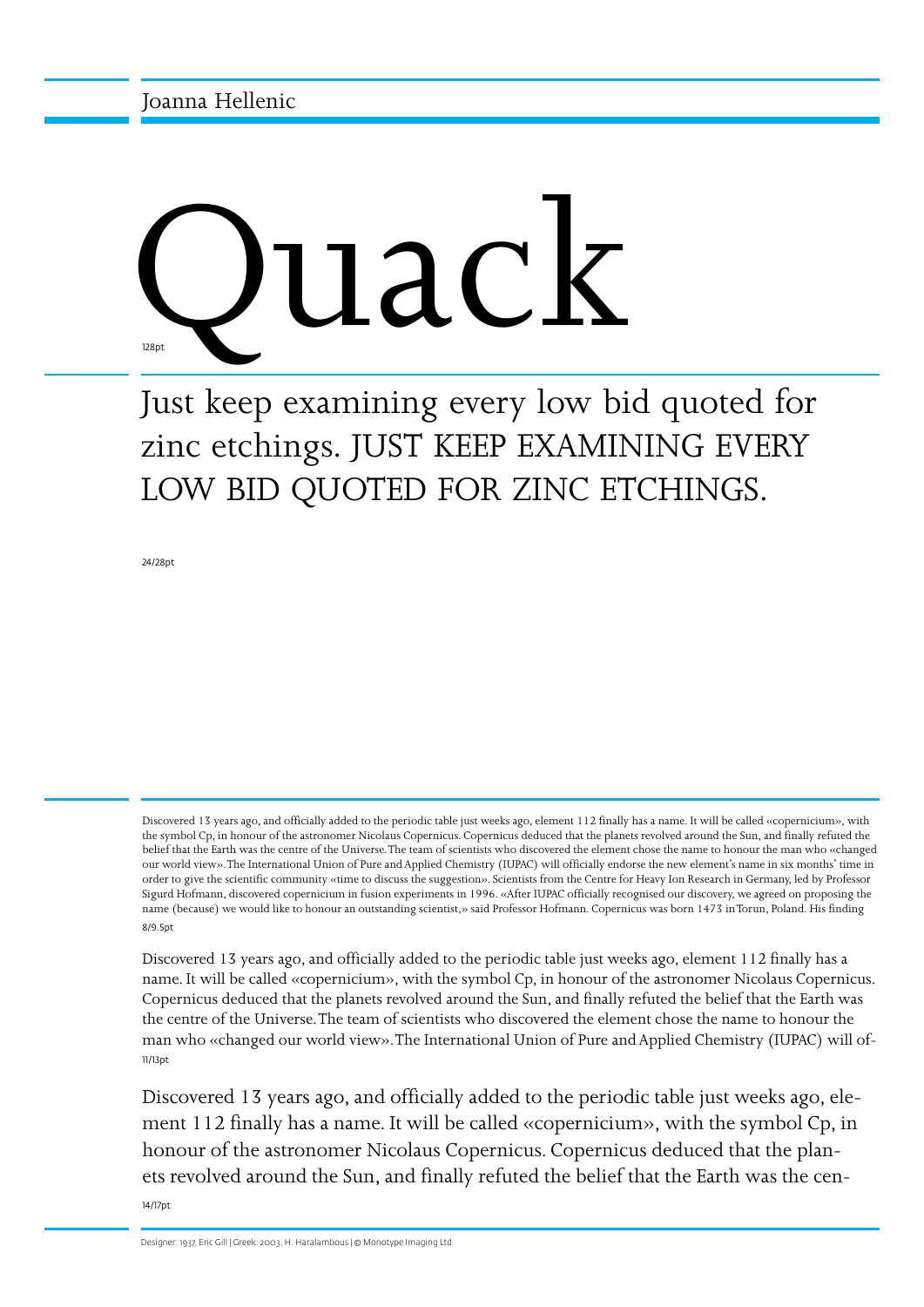### Joanna Hellenic

#### **Basic Latin**

!"#\$%%&'(§)\*+...•¬,-./0123456789:;<=≈≠>-÷-«»±≤≥@[\]^\_""'``{|}|''½<sup>123TM</sup>•€\£†°®© ABCDEFGHIJKLMNOPQRSTUVWXYZÄÉÖÜ abcdefghijklmnopqrstuvwxyzàâäçéèêëîïôöùûüß

#### **Greek Monotonic**

ΑΒΓΔΕΖΗΘΙΚΛΜΝΕΟΠΡΣΤΥΦΧΨΩ Ά Έ Ή Ί Ύ Ό Ώ Ϊ́ Ϋ αβγδεζηθικλμνξοπρσςτυφχψωάέ ή "ιό " "

#### **Symbols - Math Symbols**

 $\text{Cov}^{\bullet}(\mathcal{L}^{\vee}) = \sum_{i=1}^{n} \sum_{j=1}^{n} \sum_{j=1}^{n} \sum_{j=1}^{n} \sum_{j=1}^{n} \sum_{j=1}^{n} \sum_{j=1}^{n} \sum_{j=1}^{n} \sum_{j=1}^{n} \sum_{j=1}^{n} \sum_{j=1}^{n} \sum_{j=1}^{n} \sum_{j=1}^{n} \sum_{j=1}^{n} \sum_{j=1}^{n} \sum_{j=1}^{n} \sum_{j=1}^{n} \sum_{j=1}^{n} \sum_{j=1}^{n} \sum_{j=1}^{$ 

#### **Numerals**

 $0123456789$ <sup>123%</sup>/2%